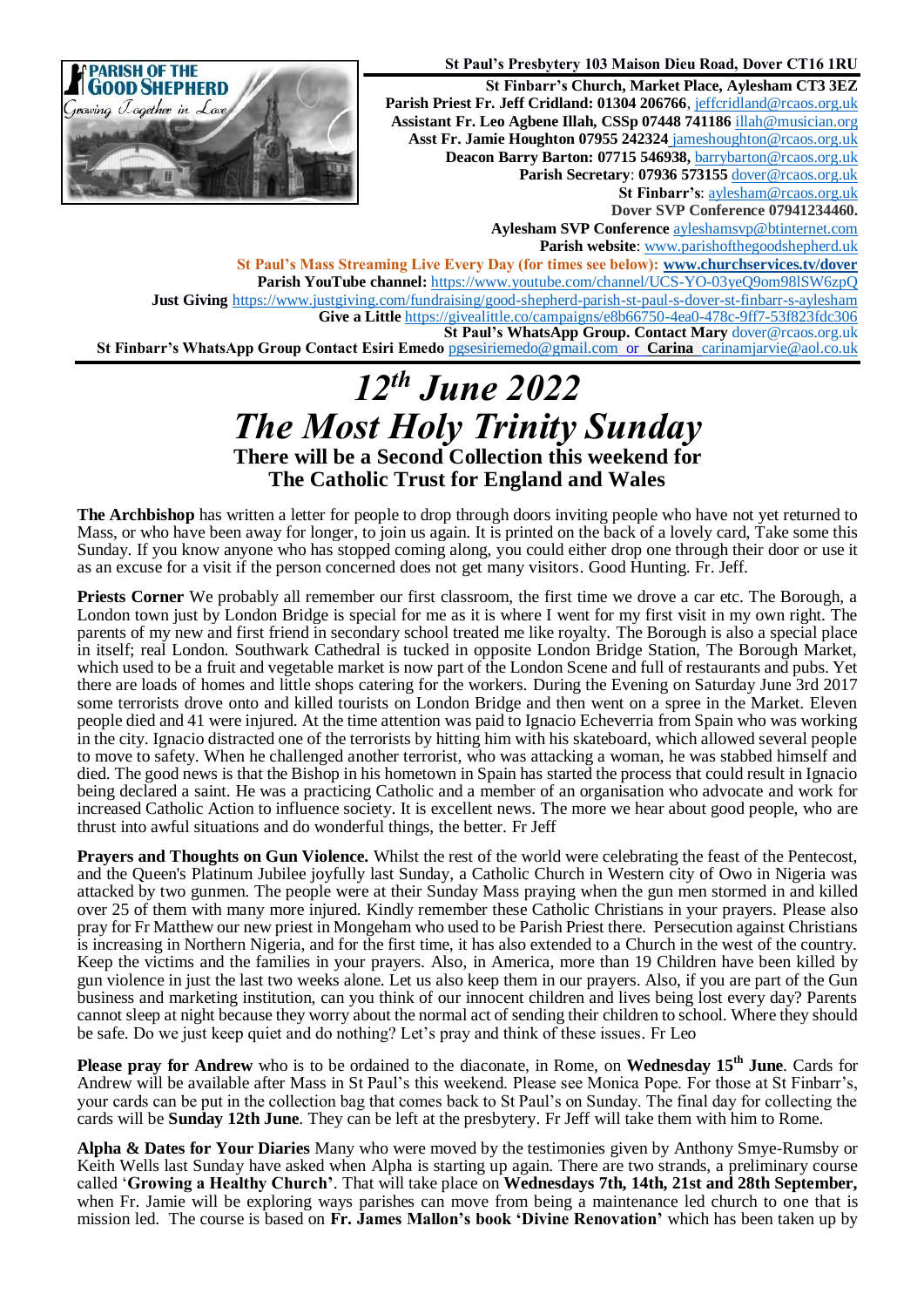many parishes and whole dioceses world-wide. Whilst there is an advantage in taking part in that course first, **the Alpha Course**, which is the main event, stands on its own. The next one at St. Paul's starts on the **19th of October**. You will be hearing more about Alpha and the plans for future courses at St. Finbarr's in the next few weeks. In the meantime, if you have any questions, do have a chat with one of your priests, especially Fr. Jamie or Fr. Leo who run them so beautifully. You could of course talk to someone who has just taken part. I would love to see lots of you joining in, as those who engage in a Divine Renovation Course followed by Alpha seem to gain a deeper sense of contentment and become both warmer and more positive about the things of God. There are other ways that lead to quiet spiritual growth but this one is one that works. I commend it to your attention. Fr. Jeff.

**Please pray for John Manton** who has died, and for his wife Carol and children Stuart and Elizabeth. May John Rest in Peace and Rise in Glory.

**Please pray for Theresa Walker**, who died recently. Theresa's Funeral Mass will be at St Paul's on **24th June at 11am**. May She Rest in Peace and Rise in Glory.

**Please pray for Margaret Deverson** who has died. Margaret and her late husband were great supporters of parish life for many years. They used to go to Mass in Wingham and always supported events at St. Finbarr's. Her funeral will be in Elmstone Parish Church, CT3 1HH at 3.pm this Thursday, the 16<sup>th</sup> of June. May she Rest in Peace and Rise in Glory

**Collections for May: Cash & CollecTin** £3449.54; Bankers Orders £2002.67; 2nd Collections: Priests Training Fund £433.09; World Communications £127.33. Thank you for your generosity.

**There will be a Second Collection next weekend for Day for Life.** This is the day the Church dedicates to the sacredness of life. This is to provide core funding for the Anscombe Bioethics Centre and to assist other life related activities supported by the Church.

**The Next Bible Study** will take place on **Thursday June 16th** after the 10am Mass and be followed by the rosary.

**St Joseph's Catholic Primary School Aylesham. Summer Fayre Saturday 18 th June 11am to 2pm.** Lots of fun activities. All welcome. Please come along and support our Parish Primary School in Aylesham. How about some people from St. Paul's going along and getting to know our school in the hills?

**The St Jude's Prayer Group** will be meeting on **20th June at 2pm** in St Paul's Parish Hall. All are welcome.

**St Paul's Church Management Group Notices.** Dear Parishioners, I have two important notices regarding the defibrillator project and the campaign for Ukraine. Firstly, I am pleased to announce that following the church's appeal for defibrillator funding, we now have the funds to buy a defibrillator and a glass case to house it. Thank you for the generosity of all who donated. The collection for this is now closed. I will post further details regarding its installation in the church and training for use in the coming weeks. Secondly, I appeal for a volunteer to come forward to manage the provisions for Ukraine project. You would be expected to request donations for provisions from parishioners mainly via newsletter notices, manage storage of donations in the presbytery and then coordinate with the van drivers for collection. If you are interested in this important role, please contact me or one of the clergy. Thank you, David Evans (Chairperson, St Paul's Management Group)'.

**Archdiocese of Southwark 2022 Spring Assembly** by the Justice and Peace Commission on **Saturday 25th June 2022** at St Paul's Catholic Church, Dover, Kent CT16 1RU. Preceded by Mass at 10.00am at St Edmunds Chapel, Dover CT16 1BB. Registration 10.40am. Programme 11am to 4pm. Entitled: Caught in the Act: Tackling the injustice of the Nationality and Borders Act: removal to Rwanda and difficulties for Ukrainians in the UK. Everyone welcome. Entrance is free. Lunch provided. Donations suggested. Email: *jpiccontact@rcaos.org.uk* or just turn up.

**Queen's Platinum Jubilee**. Thank you to those parishioners of St Paul's and Our Lady of Dover who, last Saturday afternoon, attended the picnic, the talk on Our Lady Queen of Heaven and Earth and children who made crowns in honour of our Lady. Very special thanks to Mr Colin Taylor, Academy Principal, St Richard's School, for our use of the venue; Dave McRoberts and the Scouts who managed the facilities and provided the first aid cover; and Jan Wright and Margaret McHugh, the  $1<sup>st</sup>$  Communion Catechists who managed the crown making.

**Ordinariate Annual Pilgrimage to Walsingham – Saturday 27th August 2022** Last year several member**s** from the Parish joined us for this Pilgrimage to Walsingham. It is one of those special places to visit if you have not been there before. The coach will leave from St. Paul's at 7am and return at approximately 8.30pm. Because of fuel costs etc., the charge for the 16-seater coach has risen sharply to £875. If we can fill the coach, it will cost £40.00 per person with a subsidy of £15.00 per person from our Ordinariate funds. What I need to know at this stage is how many of you would like to come, to see if the pilgrimage is viable, before I put down a deposit for the coach. Obviously, I would like to hear from you as soon as possible if you are interested in going. Again, if you have friends who would like to join us, please let me know. 07955 24232[4 jameshoughton@rcaos.org.uk](mailto:jameshoughton@rcaos.org.uk) Fr. Jamie

**Open Day at The Riverside Centre,** Maison Dieu Gardens, Dover, CT16 1RL. We are having an open afternoon at the centre to introduce our new Dementia services and to see what people would like offered. We hope many different professional people will be coming along so that they can offer advice to anyone that attends. The event will take place on **Monday 20th June from 1.30pm**. Debbie Beer, 'Dementia and Me' Organiser Tel 07821 636980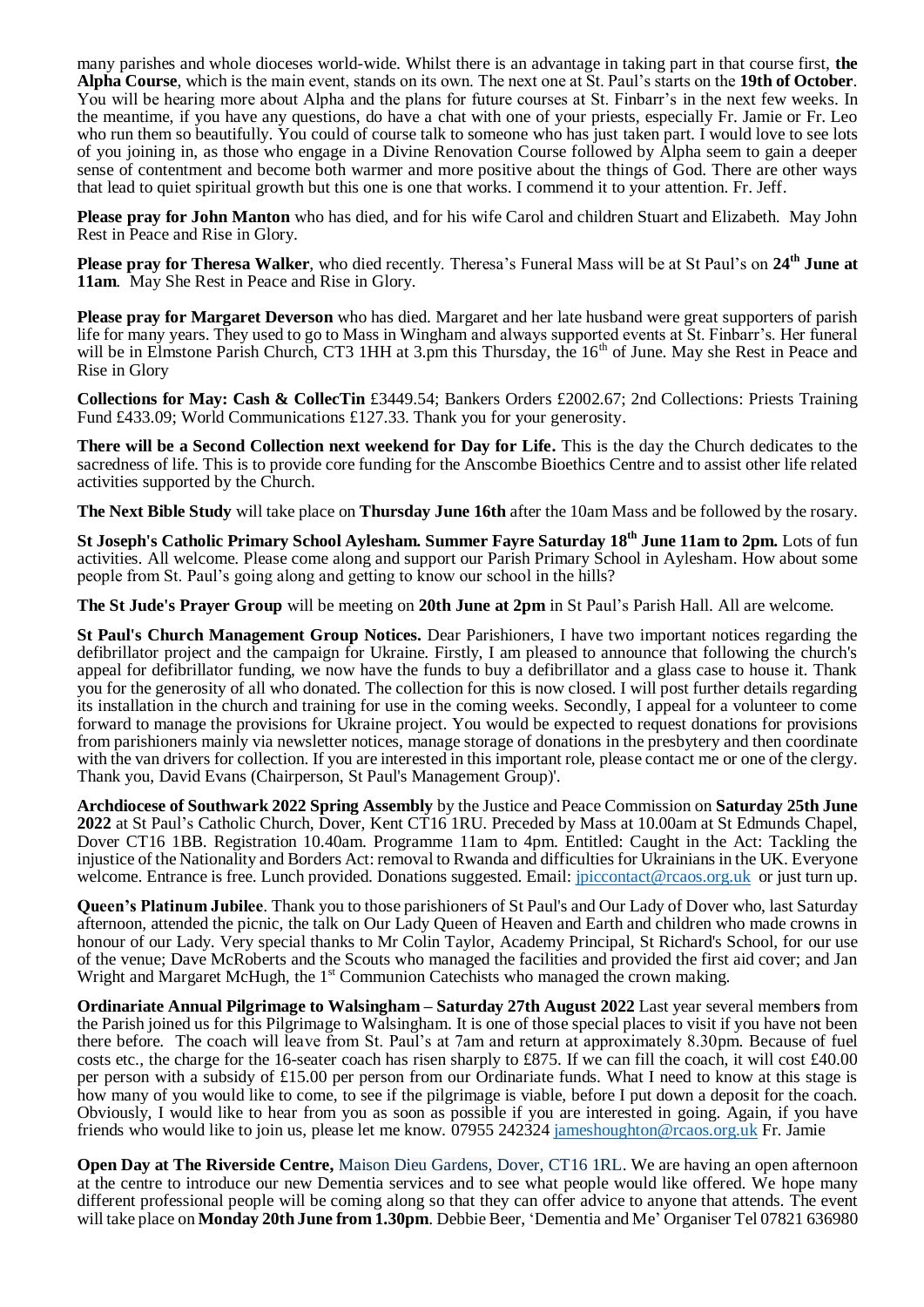**Mass in Celebration of the Sacrament of Marriage, July 9th at St George's Cathedral.** If you are celebrating your **1st/10th/25th/40th/50th/60th +** wedding anniversary this year, please apply as soon as possible, and no later than **June 20th**. Get in touch with us at [mflkent@rcaos.org.uk](mailto:mflkent@rcaos.org.uk) so you can receive an invitation from the Archbishop. Spaces are limited. As the title of your email, please write your parish location e.g. Dover; Aylesham. And give us the following details: your names in the format John and Mary Smith, your home address, the anniversary you are celebrating. We look forward to seeing you in July! The Marriage and Family Team.

# **Readings for**  SUNDAY 12<sup>TH</sup> **June 2022**

#### **First reading Proverbs 8:22-31**

*Before the earth came into being, Wisdom was born*. The Wisdom of God cries aloud: The Lord created me when his purpose first unfolded, before the oldest of his works. From everlasting I was firmly set, from the beginning, before earth came into being. The deep was not, when I was born, there were no springs to gush with water. Before the mountains were settled, before the hills, I came to birth; before he made the earth, the countryside, or the first grains of the world's dust. When he fixed the heavens firm, I was there, when he drew a ring on the surface of the deep, when he thickened the clouds above, when he fixed fast the springs of the deep, when he assigned the sea its boundaries – and the waters will not invade the shore – when he laid down the foundations of the earth, I was by his side, a master craftsman, delighting him day after day, ever at play in his presence, at play everywhere in his world, delighting to be with the sons of men.

#### **Responsorial Psalm 8:4-9 How great is your name, O Lord our God, Through all the earth.**

#### **Second reading Romans 5:1-5**

*The love of God has been poured into our hearts.* Through our Lord Jesus Christ, by faith we are judged righteous and at peace with God, since it is by faith and through Jesus that we have entered this state of grace in which we can boast about looking forward to God's glory. But that is not all we can boast about; we can boast about our sufferings. These sufferings bring patience, as we know, and patience brings perseverance, and perseverance brings hope, and this hope is not deceptive, because the love of God has

### **Please Pray for those who are unwell:**

been poured into our hearts by the Holy Spirit which has been given us.

### Gospel Acclamation cf. Rv1:8 **Alleluia, alleluia! Glory be to the Father, and to the Son, and to the Holy Spirit; the God who is, who was, and who is to come. Alleluia!**

**Gospel John 16:12-15** 

*The Spirit of truth will lead you to the complete truth.* Jesus said to his disciples: 'I still have many things to say to you but they would be too much for you now. But when the Spirit of truth comes, he will lead you to the complete truth, since he will not be speaking as from himself but will say only what he has learnt; and +he will tell you of the things to come. He will glorify me since all he tells you will be taken from what is mine. Everything the Father has is mine; that is why I said: All he tells you will be taken from what is mine.'

### **Act of Spiritual Communion**

**My Jesus, I believe that You are present in the Most Holy Sacrament. I love You above all things and I desire to receive You into my soul. Since I cannot at this moment receive You sacramentally, come spiritually into my heart. I embrace You as if You were already there and unite myself wholly to You. Never permit me to be separated from You. Amen**

### **A Prayer for Ukraine**

**Loving and merciful God, we pray for the people of Ukraine, for all those suffering or afraid, that you will be close to them and protect them. We pray for world leaders, for compassion, strength and wisdom to guide their choices. We pray for the world that in this moment of crisis, we may reach out in solidarity to our brothers and sisters in need. May we walk in your ways so that peace and justice become a reality for the people of Ukraine and all the World. Amen**

**At St Finbarr'**s: Jean Peters, Mrs T. Phillipson, Charlie Golden, Tina Isaacs, Ray Deverson, Lucy Purbrick, Amanda Dennis, Jadon Michael Kalp, Denise Mastro, Tara Conklin & Jamie Chitwood.

**At St Paul's**: Neil Stevens, Joyce Nix, Edward McCue Jnr; Jessica Robinson, Bailey Turner, Patrick McMenamin, Peggy Merrell, Ryan Whittall, Denise Bishop, Sean O'Regan, Iris (Tilly) Ball, Jean Ann Dowle, Norman and Nina Woolhouse, Ted Peel, Christopher Browne, Angela, Ellen McGurk, Helen Davies, Chris Francis, Alice Wilson, Angela Henbrey, Madison Woodall, Julie Balston, Elisa Gomez Melero, Ann Tomalak, Cathy Huntley, Mary Nelson, Emin Jain, Pat Sherratt & Chris Roy.

#### **Please Pray for those whose anniversaries occur at this time:**

**At St Finbarr's:** Richard Knight, John Jardine, Elizabeth Maureen Hughes, Thomas Mather, Helmy Louise Spence, Doreen Williams & Francis McCullum.

**At St Paul's:** Francis Tiernan, Violet Docherty, Doreen Woods, Denis O'Meara, Alexander Shearer, Albert Letchford, John Colquhoun Jardine, Tony Wilson, George Nix, Fr Peter Arnold, Elizabeth Knight, Thea Brueton, Charlotte Victoria Drew, Bob Broom, Peter Alfred Gill, Emma Delaney, Walter Falconer & William Richard Brankley.